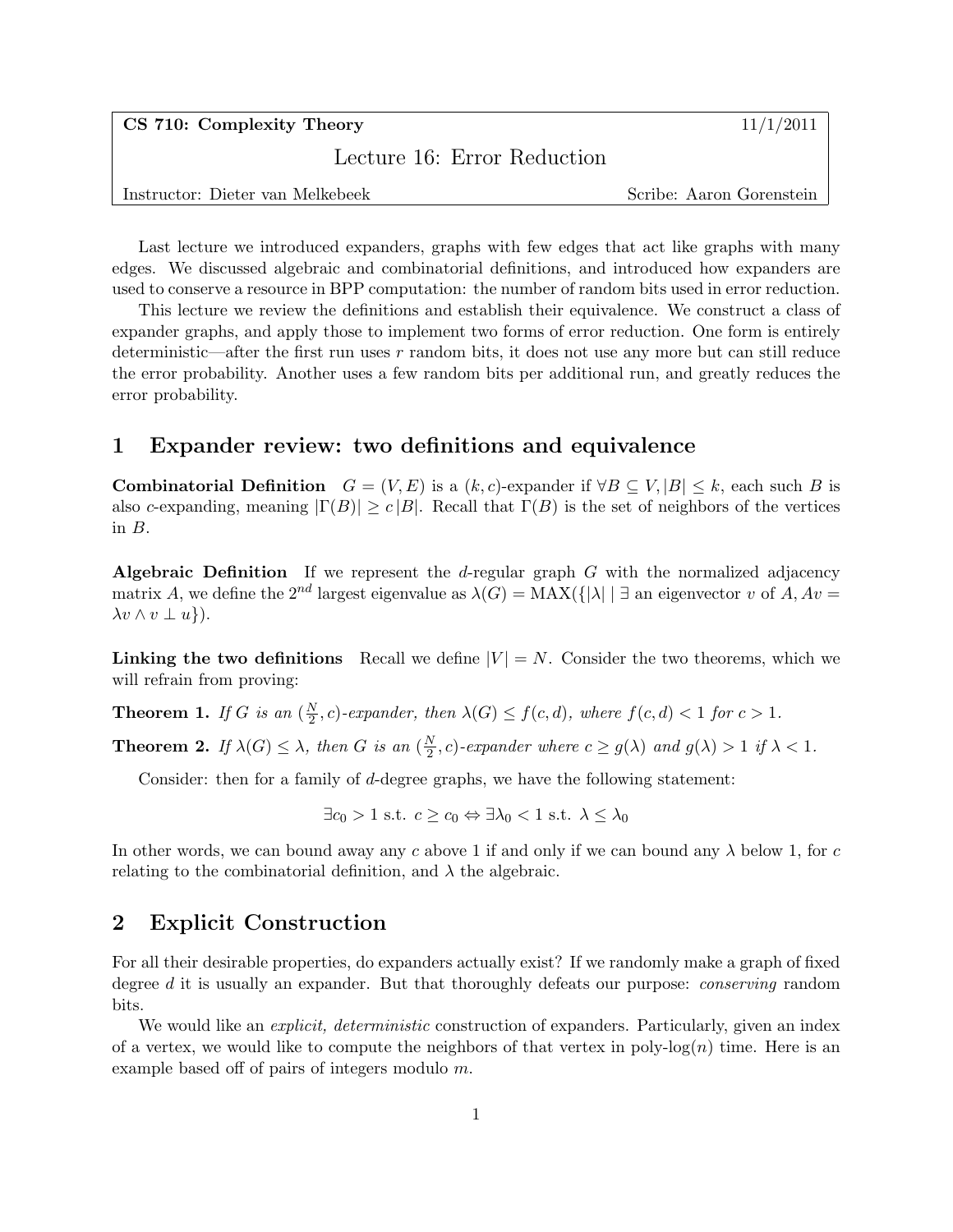*Example:*  $V = \mathbb{Z}_m \times \mathbb{Z}_m$ , so a single vertex  $v = (x, y) \mod m$ . Each vertex has exactly 8 neighbors:

$$
(x \pm y, y)
$$
  $(x \pm (y + 1), y)$   
\n $(x, y \pm x)$   $(x, y \pm (x + 1))$ 

## 3 Application to Error Reduction

We consider two applications of expanders to error reduction. The first is **deterministic error** reduction, in which we do not use any more random bits than the original  $r$ , but repeat our BPP computation again with deterministically-computed neighbors of  $r$ , and we prove that we can still reduce the error from its initial  $\epsilon_0$ . The general strategy is to view all random bit sequences r as vertices of an expander graph. Given the vertex  $r$ , we compute its neighbors (deterministically) and try those. The majority vote determines if we accept or reject.

The second is randomness-efficient error reduction. It is quite similar to the deterministic method, but instead of choosing all neighbors, we take a short *random walk* from our starting point r. For a walk of length t, this requires only  $O(t)$  more random bits, because we have a fixed-degree graph. This is how we can easily get to error  $2^{-k}$  using only  $r + O(k)$  random bits. Again, we decide based on the majority vote of those polled.

Before we move on, let us consider two properties of these expanders.

- 1.  $\lambda(G)$  (the second-largest eigenvalue) dictates how quickly it converges to the uniform distribution. Recall from the previous lecture:  $||A^t p - u||_1 \leq \sqrt{N} \lambda^t$ . This formula expresses that idea.
- 2. There is also the expander mixing lemma. The term "mixing" relates to Markov chains.

**Lemma 1** (Expander Mixing Lemma). For every pair of subsets  $S, T \subseteq V$ ,

$$
\left| \frac{|E(S,T)|}{dN} - \mu(S)\mu(T) \right| \le \lambda \sqrt{\mu(S)(1-\mu(S))\mu(T)(1-\mu(T))}.
$$
 (1)

The term  $E(S,T)$  is the number of edges between the vertices subsets  $S, T$ . Recall that  $\mu(S)$  =  $|S|$  $\frac{|\mathcal{S}|}{|V|}$ . In a sense, this lemma establishes a measure for how "good" our expander is. If the righthand value is small (so the difference is small), that means choosing just *one* random vertex and a random neighbor is "almost as good as" choosing two random vertices. Recall that with a constant degree, the number of random bits to choose a random neighbor is much less than to choose an entirely new vertex. In other words,  $2 \log |V| > \log |V| + \log d$ .

Now we must establish such a bounds.

#### Proof. Expander Mixing Lemma

We must translate  $|E(S,T)|$  into algebraic terms. Let  $A(G)$  be the normalized adjacency matrix of G. Recall that  $A(G)$  is symmetric and real implying that it has a full orthonormal eigenbasis. The number of edges between two sets  $S$  and  $T$  can be written in terms of their relative characteristic vectors (i.e.  $\chi_{S,i} = 1$  iff  $v_i \in S$  and  $\chi_{S,i} = 0$  otherwise):

$$
|E(S,T)| = \chi_S^T(dA)\chi_T
$$
\n(2)

 $\boxtimes$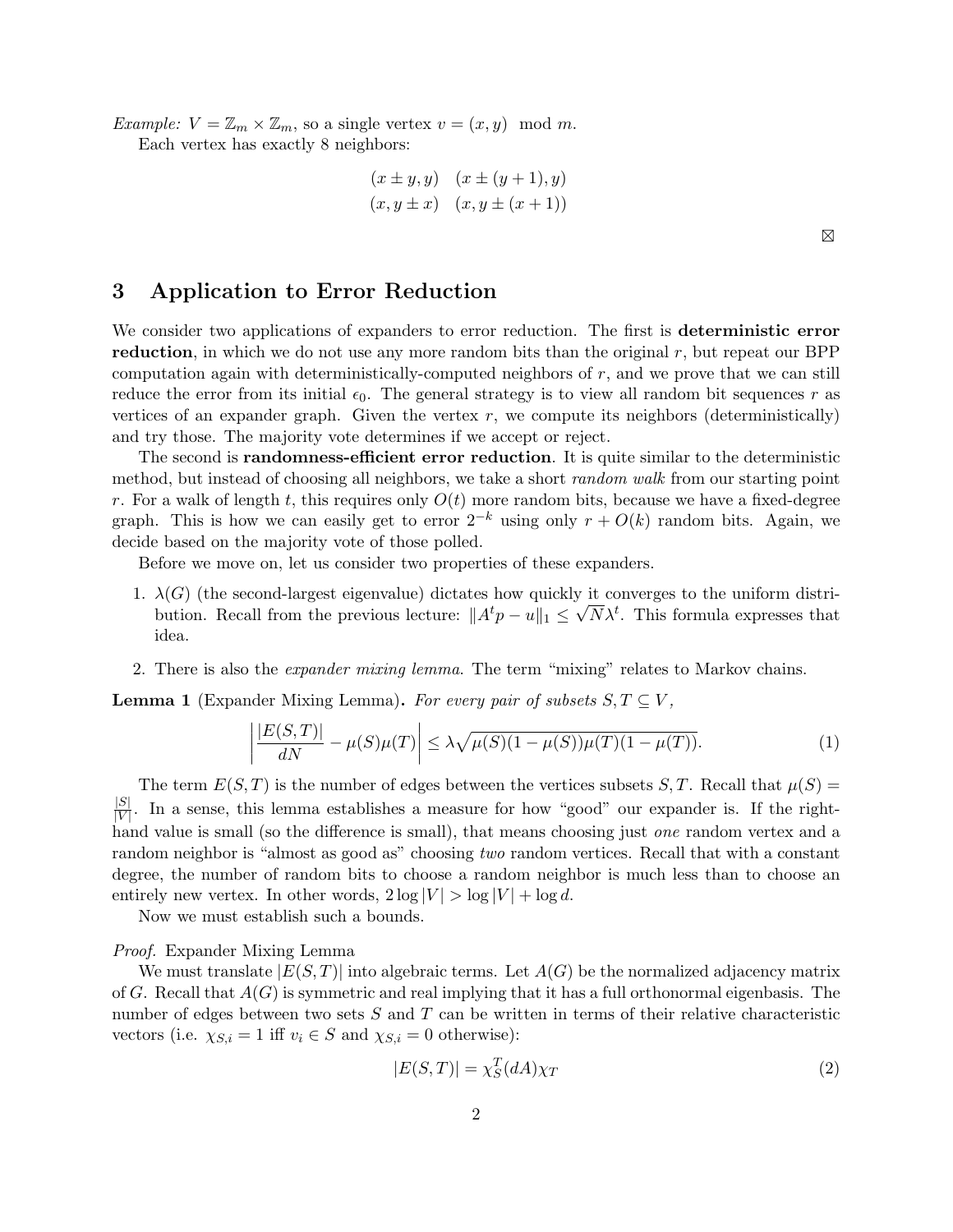By definition of A, dA is the standard adjacency matrix for G. Both  $\chi_S$  and  $\chi_T$  can be rewritten in terms of their components parallel and perpendicular to the uniform vector u. Recall  $u=(\frac{1}{N},\frac{1}{N})$  $\frac{1}{N},...,\frac{1}{N}$  $\frac{1}{N}$ ) is an eigenvector corresponding to the eigenvalue 1.

$$
\chi_T = \chi_T^{\parallel} + \chi_T^{\perp}
$$
  
\n
$$
(\chi_T, u) = (\chi_T^{\parallel}, u) + (\chi_T^{\perp}, u)
$$
  
\n
$$
\chi_T^{\perp} \perp u \rightarrow (\chi_T^{\perp}, u) = 0
$$
  
\n
$$
\chi_T^{\parallel} \parallel u \rightarrow \chi_T^{\parallel} = \alpha \cdot u
$$
  
\n
$$
(\chi_T^{\parallel}, u) = \alpha(u, u)
$$
  
\n
$$
\frac{|T|}{N} = \alpha \frac{1}{N}
$$
  
\n
$$
\alpha = |T|
$$
  
\nSo:  
\n
$$
\chi_T = \chi_T^{\parallel} + \chi_T^{\perp}
$$
  
\n
$$
\chi_T = |T| \cdot u + \chi_T^{\perp}
$$

Now we have  $A\chi_T = |T|u + A\chi_T^{\perp}$ . If we repeat this process for  $\chi_S$  we can re-write our formula for  $|E(S,T)|$ :

$$
|E(S,T)| = (\chi_S^{\parallel} + \chi_S^{\perp})(dA)(\chi_T^{\parallel} + \chi_T^{\perp})
$$
  
\n
$$
= \chi_S^{\parallel} dA \chi_T^{\parallel} + \chi_S^{\perp} dA \chi_T^{\perp}
$$
  
\n
$$
= d\chi_S^{\parallel} \chi_T^{\parallel} + \chi_S^{\perp} dA \chi_T^{\perp}
$$
  
\n
$$
= d\frac{|S||T|}{N} + \chi_S^{\perp} dA \chi_T^{\perp}.
$$
\n(3)

The second and third lines follow from the first because  $\chi^{\parallel}$  is an eigenvector of A causing the first term to simplify. The cross terms vanish because, for example,  $A\chi_T^{\perp}$  creates a vector that's orthogonal to  $u$ , and so the inner product is 0. Dividing by  $dN$ , moving terms around and taking the absolute value gives:

$$
\left| \frac{|E(S,T)|}{dN} - \mu(S)\mu(T) \right| = \left| \frac{\chi_S^{\perp}(dA)\chi_T^{\perp}}{dN} \right|
$$
  

$$
\leq \frac{\|\chi_S^{\perp}\|_2 \cdot \lambda \cdot \|\chi_T^{\perp}\|_2}{N}
$$
(4)

The second line is reached by applying Cauchy-Schwarz to the RHS and using the fact that A decreases the magnitude of  $\chi_T^{\perp}$  by at least  $\lambda$  as there is no component of  $\chi_T^{\perp}$  along u. Applying the Pythagorean theorem and some simple algebra to  $\|\chi_S\|_2$  we can derive the value of  $\|\chi_S^{\perp}\|_2$ :

$$
||\chi_S||_2^2 = ||\chi_S^{\parallel}||_2^2 + ||\chi_S^{\perp}||_2^2, \text{ therefore}
$$
  
\n
$$
|S| = |S|^2 \frac{1}{N} + ||\chi_S^{\perp}||_2^2, \text{ and}
$$
  
\n
$$
||\chi_S^{\perp}||_2^2 = |S|(1 - \mu(S)),
$$
  
\n
$$
||\chi_S^{\perp}||_2 = \sqrt{|S|(1 - \mu(S))}.
$$
  
\n(5)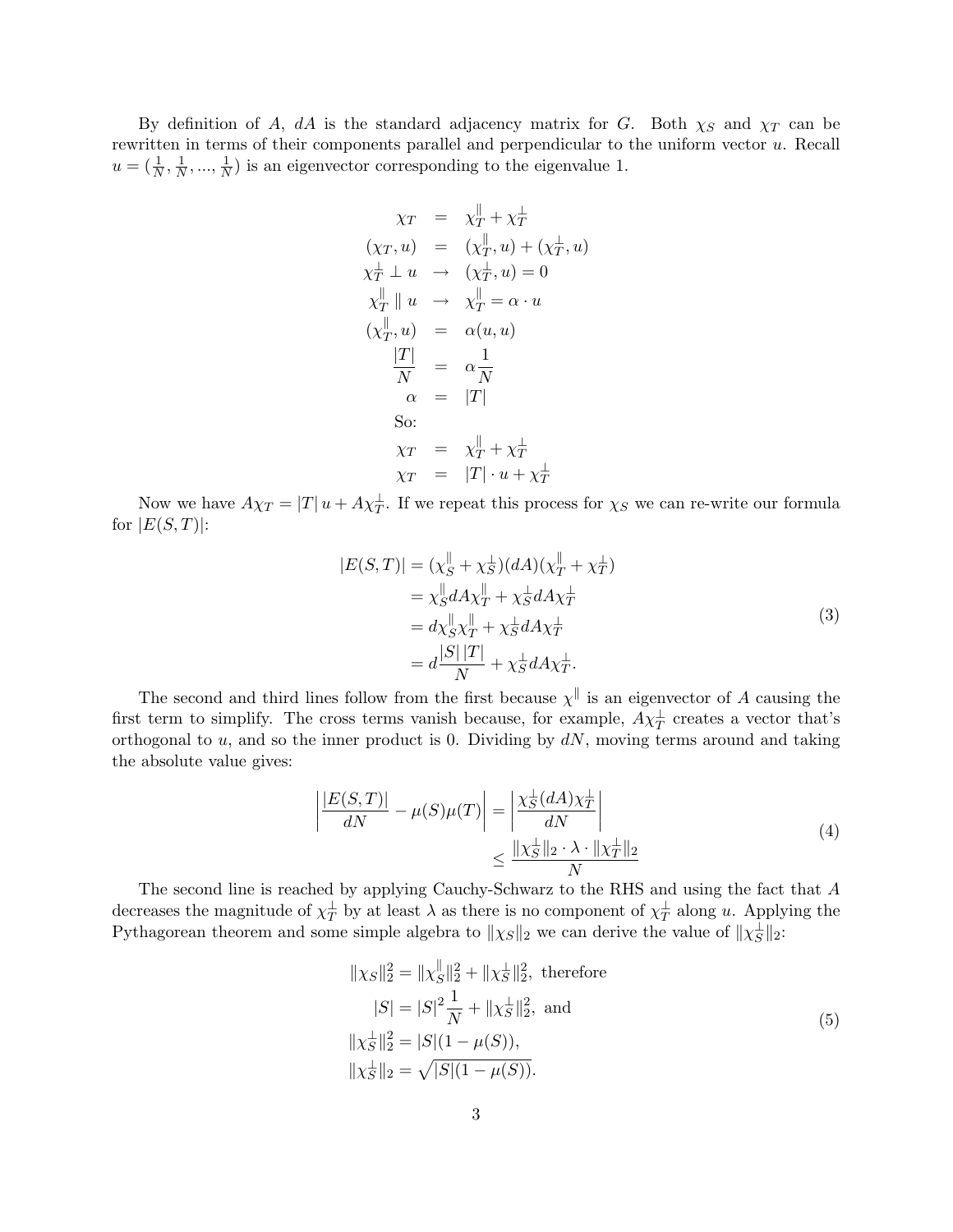Substituting this back in for  $\|\chi_{S}^{\perp}\|_2$  and  $\|\chi_{T}^{\perp}\|_2$  and pulling the factor of N into the square root completes the proof.  $\Box$ 

### 4 Deterministic Error Reduction

**Theorem 3** (Deterministic Error Reduction). Given a BPP algorithm that uses r random bits on input x we can reduce the error to  $\leq \epsilon$  using  $\text{poly}(\frac{1}{\epsilon})$  runs of the original algorithm and r random bits.

Recall our new procedure: run M on all d neighbors of our random bit string of length  $r$ . Consider the set of failure nodes who have over half of their neighbors also as failure nodes. As we consider the majority vote for our new decision, those are exactly our "failure" nodes. The number of such nodes over the total size of the graph is our failure rate, our new  $\epsilon$ .

Proof. Let B denote the set of all "bad" random strings. Formally:

$$
B = \{ \rho \in \{0, 1\}^r | M(x, \rho) \text{ Errs on input } x \}
$$
\n
$$
(6)
$$

Note that the inner computation is deterministic— $\rho$  represents our random bits. The probability of our method failing is:

$$
B'(x) = \{ \rho \in \{0, 1\}^r | \text{ over } \frac{d}{2} \text{ of } N(\rho) \text{ errors on } x \}
$$
 (7)

In other words, we will fail only if over half of the neighbors of  $\rho$  are "bad."

As our algorithm is in BPP, we know that  $\mu(B) \leq \epsilon_0$  (the fraction of the bad strings is directly proportional to the original error). If our goal is to reduce the error to less than  $\epsilon$ , then  $\mu(B') \leq \epsilon$ .

Our error is the fraction of times a bad  $\rho$  has over half of its neighbors in B'. We will then use the expander mixing lemma to place bounds on that value. As we're considering the times when we're wrong, at least half of B''s neighbors are bad, hence  $|E(B', B)| \geq |B'| \frac{d}{2}$  $\frac{d}{2}$ . We re-express our definition:

$$
\frac{|E(B', B)|}{dN} \ge \frac{|B'| \frac{d}{2}}{dN} = \frac{\mu(B')}{2}
$$
\n(8)

This serves to simplify the left-hand-side of the expander mixing lemma application. And if instead of considering  $\rho$ 's deterministically-chosen neighbors, we chose a new random variable:

$$
\mu(B')\mu(B) \le \mu(B')\epsilon_0 \le \mu(B')/2\tag{9}
$$

Now we can compare these two options with the expander mixing lemma, noting that we do not need absolute values because of the last relation in 9.

$$
\frac{\mu(B')}{2} - \mu(B')\epsilon_0 = \mu(B')\left(\frac{1}{2} - \epsilon\right) \le \lambda \sqrt{\mu(B')\mu(B)}\tag{10}
$$

We have a shorter right-hand-side than the full mixing lemma simply because we know that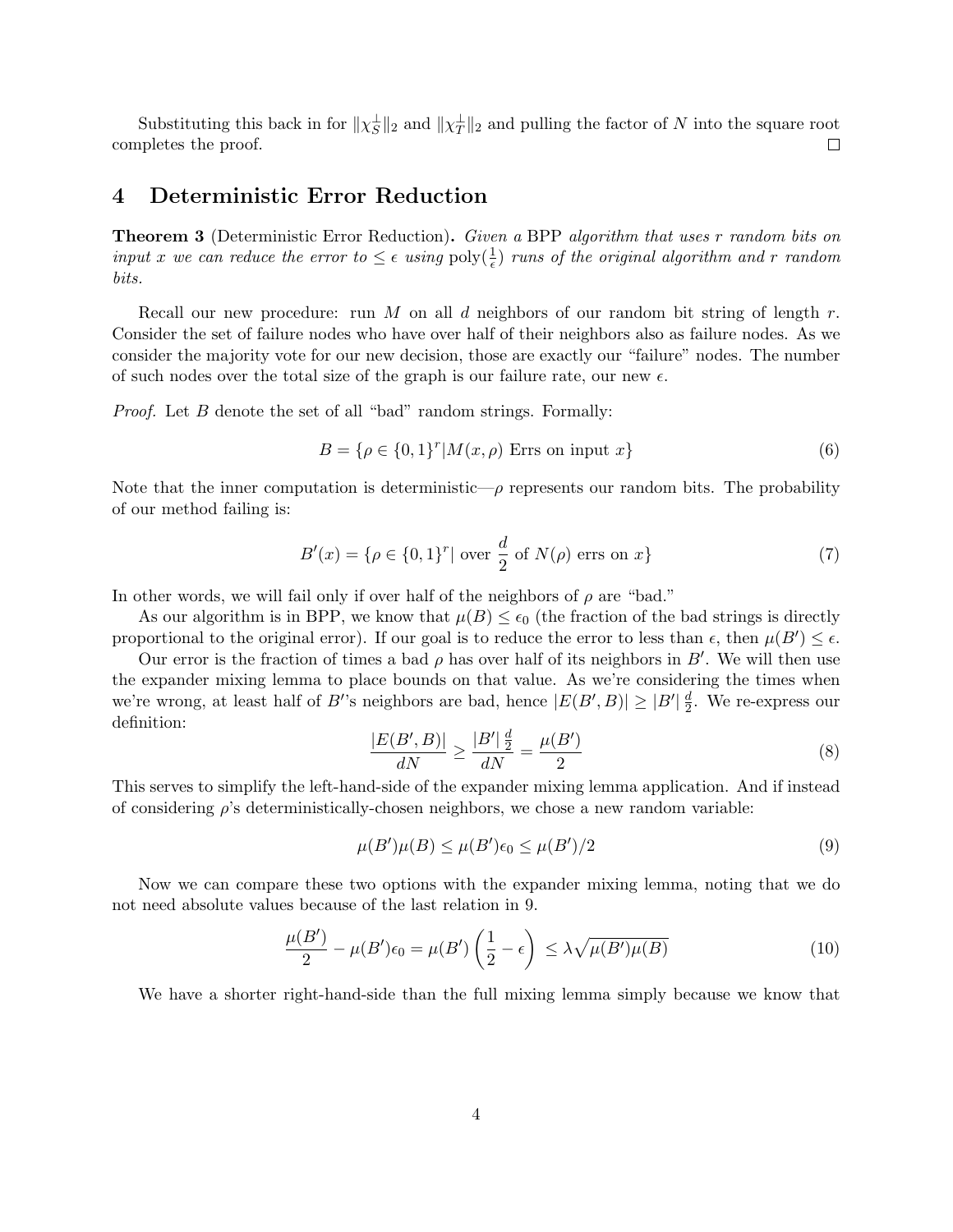this value could only be bigger. With some manipulation:

$$
\mu(B')\left(\frac{1}{2} - \epsilon_0\right) \le \lambda \sqrt{\mu(B')\mu(B)}\tag{11}
$$

$$
\mu(B') \le \frac{\lambda^2 \mu(B)}{(\frac{1}{2} - \mu(B))^2} \tag{12}
$$

$$
\leq \frac{\lambda^2 \epsilon_0}{(\frac{1}{2} - \epsilon_0)^2} \tag{13}
$$

So we've bounded our new error. We achieve our goal if

$$
\frac{\lambda^2 \epsilon_0}{\left(\frac{1}{2} - \epsilon_0\right)^2} \le \epsilon \tag{14}
$$

When does that happen? When

$$
\lambda \le \frac{\sqrt{\epsilon}(\frac{1}{2} - \epsilon_0)}{\sqrt{\epsilon_0}}\tag{15}
$$

Where  $\lambda$  is our second-largest eigenvalue. What if  $\lambda$  is too large, though? Well, we can decrease it as needed by simply powering A, which squares (and so shrinks)  $\lambda$ . We can determine the constant t such that  $\lambda^t$  is appropriately small, and that t is about  $\log(\frac{1}{\epsilon})$ , our initial claim.  $\Box$ 

## 5 Randomness-Efficient Error Reduction

Can we shrink error even more if we allow for some extra random bits? That is the motivation question behind this next theorem.

Theorem 4 (Randomness-Efficient Error Reduction). Given a BPP algorithm M that uses r random bits on input x, we can reduce the error to  $\leq \epsilon$  using  $\log(\frac{1}{\epsilon})$  runs of the original algorithm and  $r + O(\log \frac{1}{\epsilon})$  random bits.

Compare to the naïve algorithm's cost to get those bounds: still  $\log(\frac{1}{\epsilon})$  runs, but it uses r.  $O(\log \frac{1}{\epsilon})$  random bits. So we reduce a multiplicative factor to an additive one. The basic method behind this is choosing a random neighbor. Here we see why expanders act like complete graphs: if every node is completely connected, then choosing a random neighbor is equivalent to choosing a new random string. Expanders have a much smaller degree, but choosing a random neighbor is "almost as good."

Our actual method will be to do a length  $\log \frac{1}{\epsilon}$  walk, and for each node (indicating a new random string) re-run our original algorithm, and once again take the majority vote.

To prove this, we need a key lemma.

**Lemma 2** (Key Lemma). Let P be a projection on those  $\rho$  for which M errs, then for any vector x:

$$
||PAx||_2 \le \sqrt{\epsilon_0 + \lambda^2} ||x||_2. \tag{16}
$$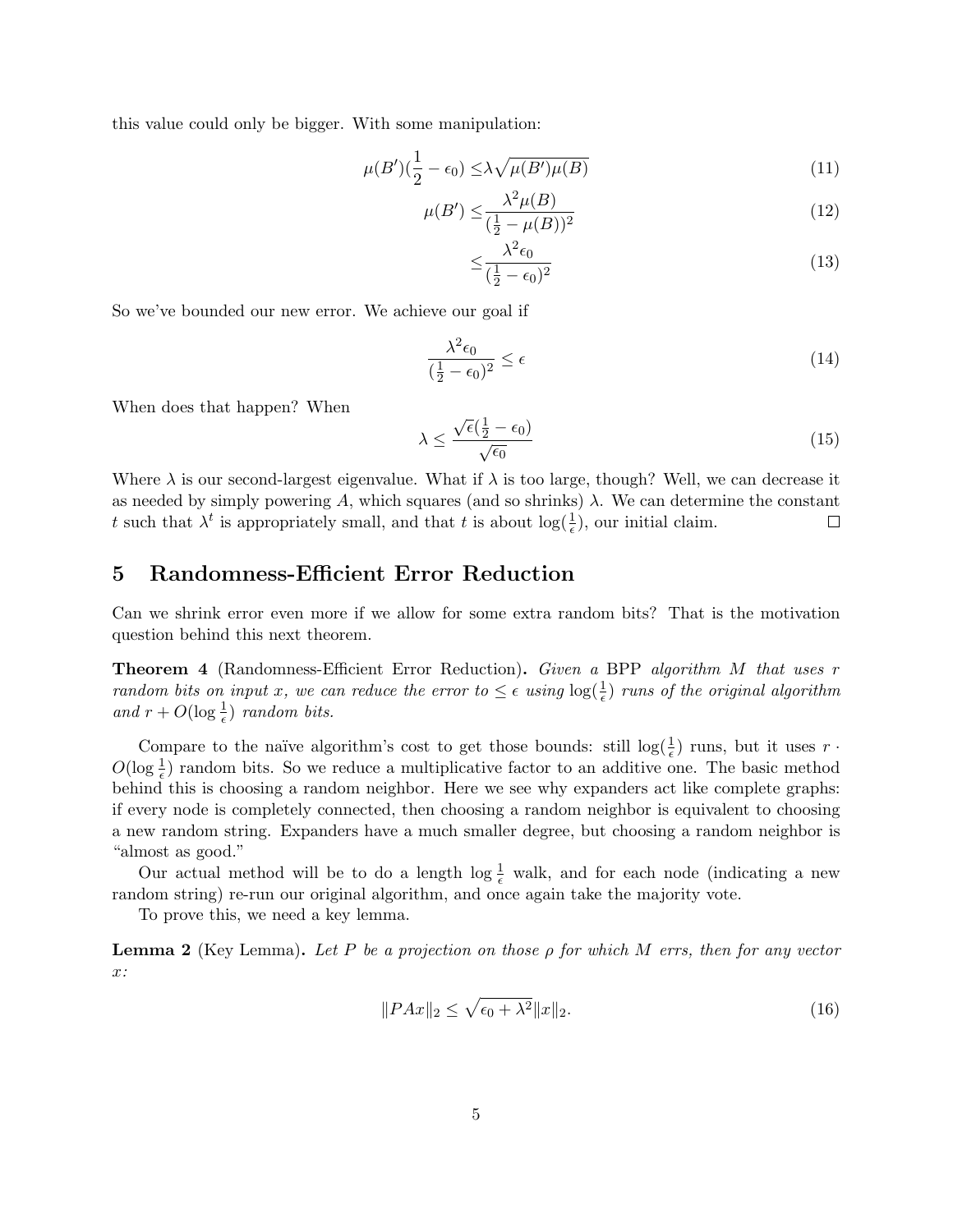*Proof.* Consider the representation of  $x = x^{\parallel} + x^{\perp}$ . Then by the triangle inequality:

$$
||PAx||_2 \le ||PAx||_2 + ||PAx^{\perp}||_2. \tag{17}
$$

Using the facts that the uniform distribution is invariant under A and that the bad set is small, we get:

$$
||PAx^{||}||_2 = ||Px^{||}||_2 \le \sqrt{\epsilon} ||x^{||}||_2.
$$
\n(18)

Using the facts that P is a projection (and so does not increase the 2-norm), and that  $x^{\perp}$  contracts by at least  $\lambda$ , we get:

$$
||PAx^{\perp}||_2 \le ||Ax^{\perp}||_2 \le \lambda ||x^{\perp}||_2. \tag{19}
$$

Substituting (18) and (19) back into the (17), we have:

$$
||PAx||_2 \le \sqrt{\epsilon_0} ||x^{\parallel}||_2 + \lambda ||x^{\perp}||_2
$$
\n(20)

$$
= (\sqrt{\epsilon_0}, \lambda) \cdot \left( \|x^{\parallel}\|_2, \|x^{\perp}\|_2 \right)^{\mathsf{T}} \tag{21}
$$

$$
\leq \sqrt{\epsilon_0 + \lambda^2} \|x\|_2
$$
 (Follows from Cauchy-Schwarz)

$$
\qquad \qquad \Box
$$

#### 5.1 Using the lemma

This lemma can be used to bound the error probability of  $M'$ . Consider the probability that  $M'$ errs. This is the same as the probability that at least half of the steps in the random walk fall in the set where  $M$  errs.

$$
\Pr[M' \text{ errs}] = \Pr[\text{At least } \frac{t}{2} \text{ of } \rho \text{ fall in the set on which } M \text{ errs}] \tag{22}
$$

$$
\leq \sum_{B \subseteq [t], |B| \ge \frac{t}{2}} \Pr[(\forall i \in B) i^{\text{th}} \text{ step lies in the bad set for } M] \tag{23}
$$

$$
= \sum_{B \subseteq [t], |B| \ge \frac{t}{2}} \|M_t A M_{t-1} A \dots M_2 A M_1 A M_0 u\|_1 \tag{24}
$$

$$
\leq \sum_{B \subseteq [t], |B| \geq \frac{t}{2}}^{\infty} \sqrt{2^r} \|M_t A \dots M_1 A M_0 u\|_2 \tag{25}
$$

$$
\leq \sum_{B \subseteq [t], |B| \geq \frac{t}{2}} \sqrt{2^r} \left( \sqrt{\epsilon_0 + \lambda^2} \right)^{|B|} \|u\|_2 \tag{26}
$$

$$
=\sum_{B\subseteq[t],|B|\ge\frac{t}{2}}\left(\sqrt{\epsilon_0+\lambda^2}\right)^{|B|}\tag{27}
$$

$$
\leq 2^t \cdot \left(\sqrt{\epsilon_0 + \lambda^2}\right)^{\frac{t}{2}} \tag{28}
$$

$$
= (4\sqrt{\epsilon_0 + \lambda^2})^{\frac{t}{2}} \le \epsilon.
$$
\n(29)